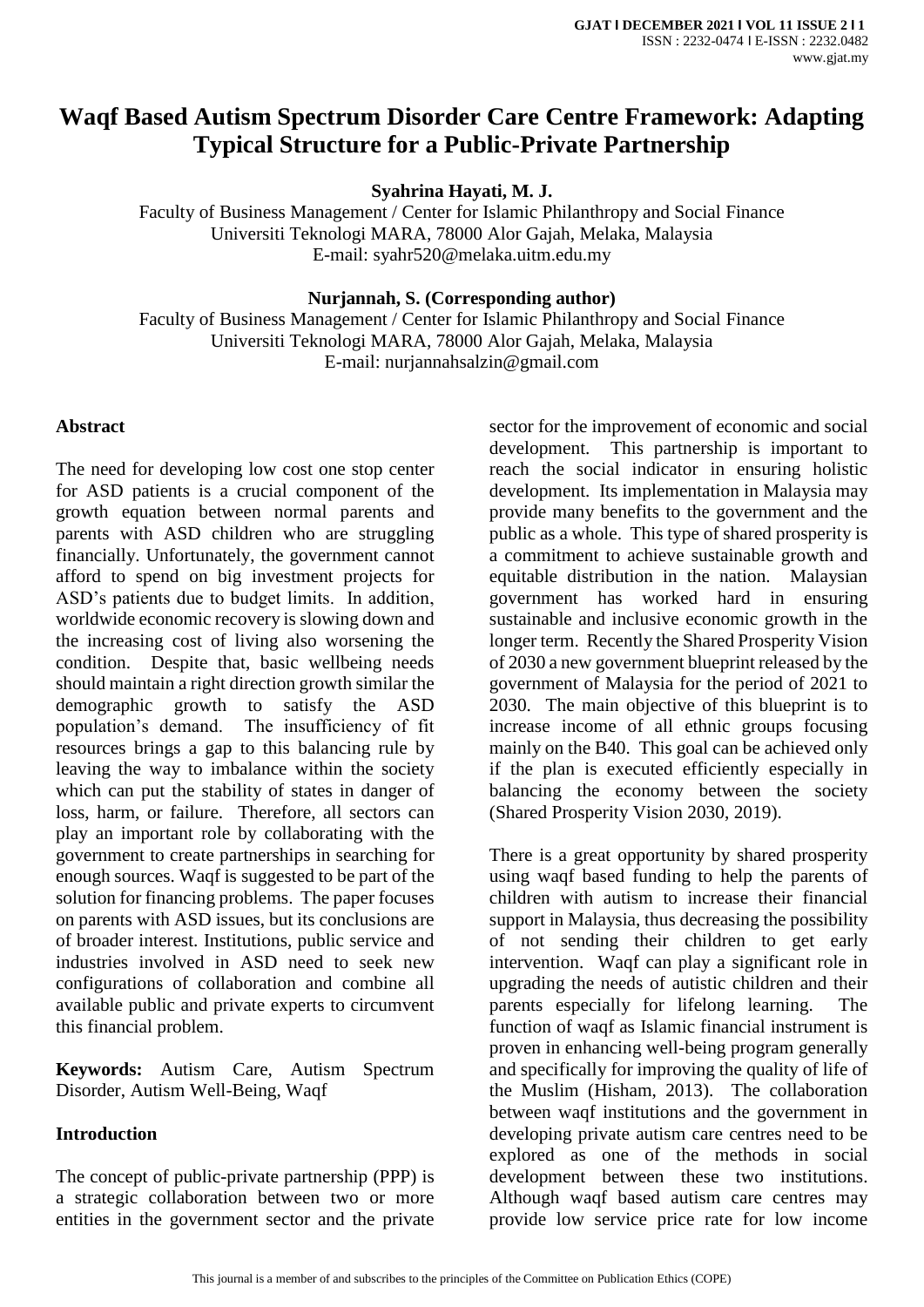parents, this institution still can provide sustainability financial income from these partnerships though the normal rate fee will be charged for those who can afford such services. Hence, the need for a Waqf Based ASD Care Centre Public-Private Partnership Project that combines intervention programs such as healthcare and special education programs is a key component of the growth equation between normal parents and parents with ASD children who are struggling financially.

Usually, waqf assets are used for economic and social purposes, in which one of the popular uses of waqf is for funding healthcare centres. For example, 50 hospitals in Egypt, Fatih Hospital in Istanbul, Myint Myat Phu Zin clinic model in Myanmar, Waqf An-Nur hospital and clinic in Johor Malaysia, and USIM health specialist clinic in Negeri Sembilan, Malaysia. Besides healthcare, the most popular usage of waqf is in educational sectors. According to Mahamood and Ab Rahman (2015), the role of waqf is significant in providing financial assistance to their communities as well as strengthening their academic quality. Waqf has a huge potential to help students both directly and indirectly. This had been supported by (Harun, Possumah, Shafiai, & Noor, 2014a) who revealed that waqf can be used in financing education.

### **Phenomenon of interest**

From the prospect of ASD development, family members are the first and primary caregiver for them. They provide the external support and frequently become the primary source of support for both autistic children and adults (Happé & Charlton, 2012; Howlin & Moss, 2012). However, parents have difficulties dealing with their child's behavior and emotional problems during development learning processes from birth. The development includes inter alia the physical, emotional, social and intellectual aspects. The critical condition occurs when the children require specific requirements. This responsibility is risking their well-being and quality of life (Gardiner & Iarocci, 2012) both positively and negatively (Cridland, Jones, Magee, & Caputi, 2014). The more severe the ASD children are, the more decreasing parents' well-being have been reported (Barker et al., 2011; Grayand Holden, 1992; Jones et al., 2013; Pozo et al., 2013). They

were susceptible to falling mental health, higher levels of worry, depression, anxiety and stress.

In Malaysia, autism issues are getting less attention from the public due to lack of experience and knowledge on handling them (Suhaili & Siti, 2014). Such a gap may lead people to bully the autistic children which are not healthy for their physical and mental development. As a result, they tend to isolate themselves, have low self-esteem and prefer to be in their own world rather than interacting with other children or other people. As a consequence, the autistic children's development on social and communication skills is stagnant. In addition, parents found to have refused to send their autistic children to suitable intervention centres for early intervention programs because of the working commitment as well as the unstable financial condition since the therapy requires high expenses. This kind of centre incurred high fees according to the level of autism experienced by the child such as level 3 (requiring very substantial support), level 2 (requiring substantial support) or level 1 (requiring support). Moreover, the child might need to attend several types of therapies such as occupational therapy, physiotherapy and speech therapy. Although the general hospital prepares all these types of therapies, however, it is still not enough for the autistic child to progress well.

Besides, the low-income level parents experience lack of support from the government in terms of the expenses for therapy that lead to burden and unstable financial condition. This is the main reason whereby the parents refuse to send their child to the respective centre for the early intervention program. Other than that, the standard operating procedures to register or join the early intervention program is very hard due to many certifications needed as evidence that the child is confirmed having this disorder. A lot of the stress of this comes from the fact that all these things will lead to a heavy financial burden of raising an autistic child. Moreover, the children require more special attention and early intervention and all these cost money.

The incidence of ASD has increased in recent years. It is challenging and a lot of patience is needed in order to take care of an autistic child. Some of the parents have more than one autistic child and that absolutely requires a lot of physical, mental and emotional strengths. Therefore, it is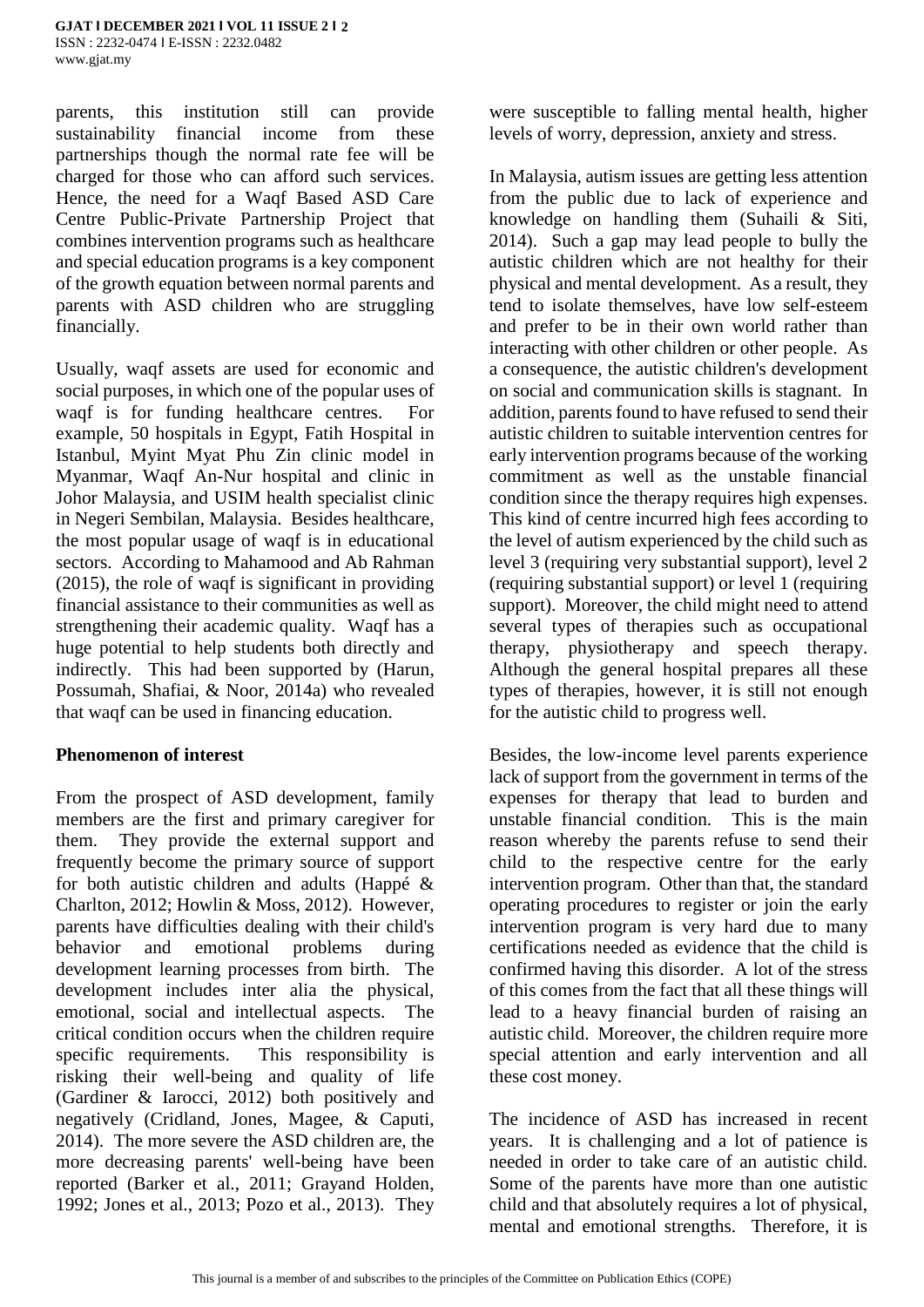very important to ensure the public are aware and sympathize about autism care and well-being to support parents of children with autism emotionally and mentally. This is so as awareness and knowledge of these disorders is still poor among the public in general and the health and education community in particular.

There has been a steady increase in the number of children diagnosed as having an ASD. This shows that parents are aware about this condition and know that their children must get early intervention and have the right to access quality education to continue living such as a normal person. Consequently, demand for services to meet the needs of these children and their families has increased (David, 2003). The Malaysian government has taken measures to assist parents of children with autism by providing them with financial support through monthly allowance. However, these allowances are insufficient to finance the services for the treatment, therapy, medicine and transportation for children with autism (Hisham, 2013). Meanwhile, private special needs education is expensive and inclusive education where special needs children are able to learn together with neurotypical children is hard to come by. Therefore, waqf initiatives would be another great alternative for the parents to increase their financial condition thus, enable them to send their children to specific centres for early intervention.

Having a child with ASD often leads parents to a journey that is riddled with frustration, difficult decisions, interfaces with various professionals and specialists, and endless research for better understanding and seeking out various alternatives (Salomone, Leadbitter, Aldred, Barrett & Byford, 2018). A lot of the stress of this comes from the fact that all these things will lead to a heavy financial burden of raising an autism child. Parents and families of children diagnosed with autism encounter a wide range of unanticipated and unavoidable personal and financial costs of raising children with autism. Household costs often include loss of employment and loss of income due to increased needs of the child in addition to large out of pocket expenses (Togneri, 2014). Parents should be given an alternative rather than sending their child to general hospital, which is once a month therapy, to other private centres that offer affordable and lower fees and more frequent sessions of therapy (Tipton & Blacher, 2013). Hence, parents of children with autism should be assisted to ensure they can sustain their economic condition without having to resign from their job.

Frequent and consistent therapy can encourage the autistic children to progress well and easily for the therapist to follow up the children's physical, mental and emotional development so as to prepare them for school or college (Rose, 2014). By doing so, it can improve the quality of life of the children with autism and their families. Moreover, parents of children with autism will no longer experience problems due to the high increase in household expenses. This is because the cost of raising a child with autism is three times higher than raising a typically developing child (Lee, Odom & Loftin, 2007).

# **Literature review**

Public-Private Partnership (PPP) refers to the cooperative arrangement between two or more public and private sectors, typically of a long-term nature (Hodge & Greve, 2007: Roehrich, et. al. 2014). The Malaysian Prime Minister Department (2009) states PPP as a "form of cooperation between the public and private sector whereby a stand-alone business is created, funded and managed by the private sector as a package that encompasses construction management, maintenance and repair works as well as replacement of public amenities comprising buildings, infrastructures, equipment and facilities" (PPP Unit, Prime Minister Department, 2009).

This shared prosperity concept between the proposed institutions may solve this large economic gap which indirectly increases social well-being (PPP Unit, Prime Minister Department, 2009). Social well-being is the extent to which you feel a sense of belonging and social inclusion; a connected person is a supported person in society. Social well-being is achieved when we have good relationships, social stability and peace. The parents of children with autism must be helped to increase their financial condition to be more stable in order to ensure they could send their children to suitable early intervention centres. This is because this type of centre incurred high fees according to the level of autism of the children as well as depends on the frequency of therapy needed. Children with ASD should be well-trained since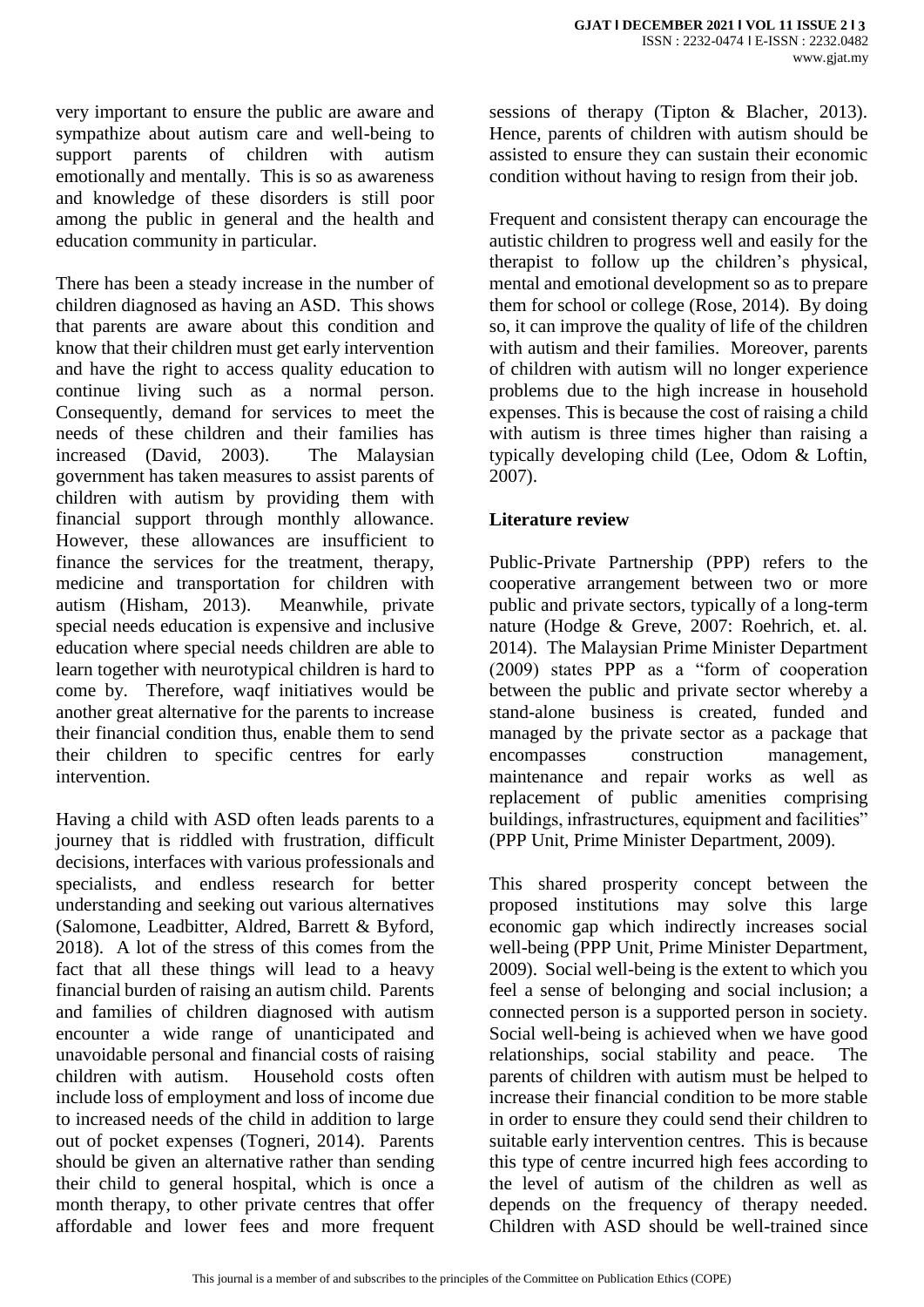young because they are incapable in managing their daily routine as well as expressing their feelings effectively. Other than that, a lot of knowledge and sharing sessions will be given to the parents when they actively send their children to the early intervention centre. Meanwhile special education in a fit environment is one of the keys to increase their quality of life.

A state of mental, physical and social well-being has contributed to the strengthening of individuals, family and communities. Well-being is utilized for both economic and social purposes. This concept had been introduced by the World Health Organization (WHO) in 1948. Throughout the years, the well-being concept has sustained its place as the main agendas for many governments and policymakers around the world (UNICEF, 2007). In the meantime, individual well-being has recently been considered to become indicators of family well-being. As a matter of fact, family wellbeing has taken interest in providing children's welfare, and recognition of the role in nurturing children's well-being (Wollny et al., 2010).

#### **Conceptual framework**

The collaboration between waqf institution and government structure can be quite complex, involving various parties including customers which are parents with ASD children. Figure 1 below illustrates the proposed PPP structure process. This proposal idealized after taking into account the benefits such as socio-economic impacts, value for money and cost savings to the government, quick delivery of the project and service enhancement and lastly increased level of accountability, efficiency and effectiveness (ESCAP, 2008).



**Figure 1: Proposed Waqf Based Autism Spectrum Disorder Care Centre Framework in Enhancing Social Well-Being Source: Adaptation of a typical structure of a PPP project (ESCAP, 2008)**

The above framework was adapted from The Economic and Social Commission for Asia and the Pacific (ESCAP). This commission serves as the United Nations' regional hub promoting cooperation among countries to achieve sustainable development. ESCAP supports governments in Asia-Pacific in implementing measures to efficiently involve the private sector in infrastructure development. Developing case

studies is part of this effort and promotes exchange of experience among the countries of the region (ESCAP, 2016). The success is proof that this model can be used to sustain ASD institutions using waqf resources.

One of the successful PPP projects using this framework in Malaysia is Case 5: The case of Port Klang. Another cases are stated below: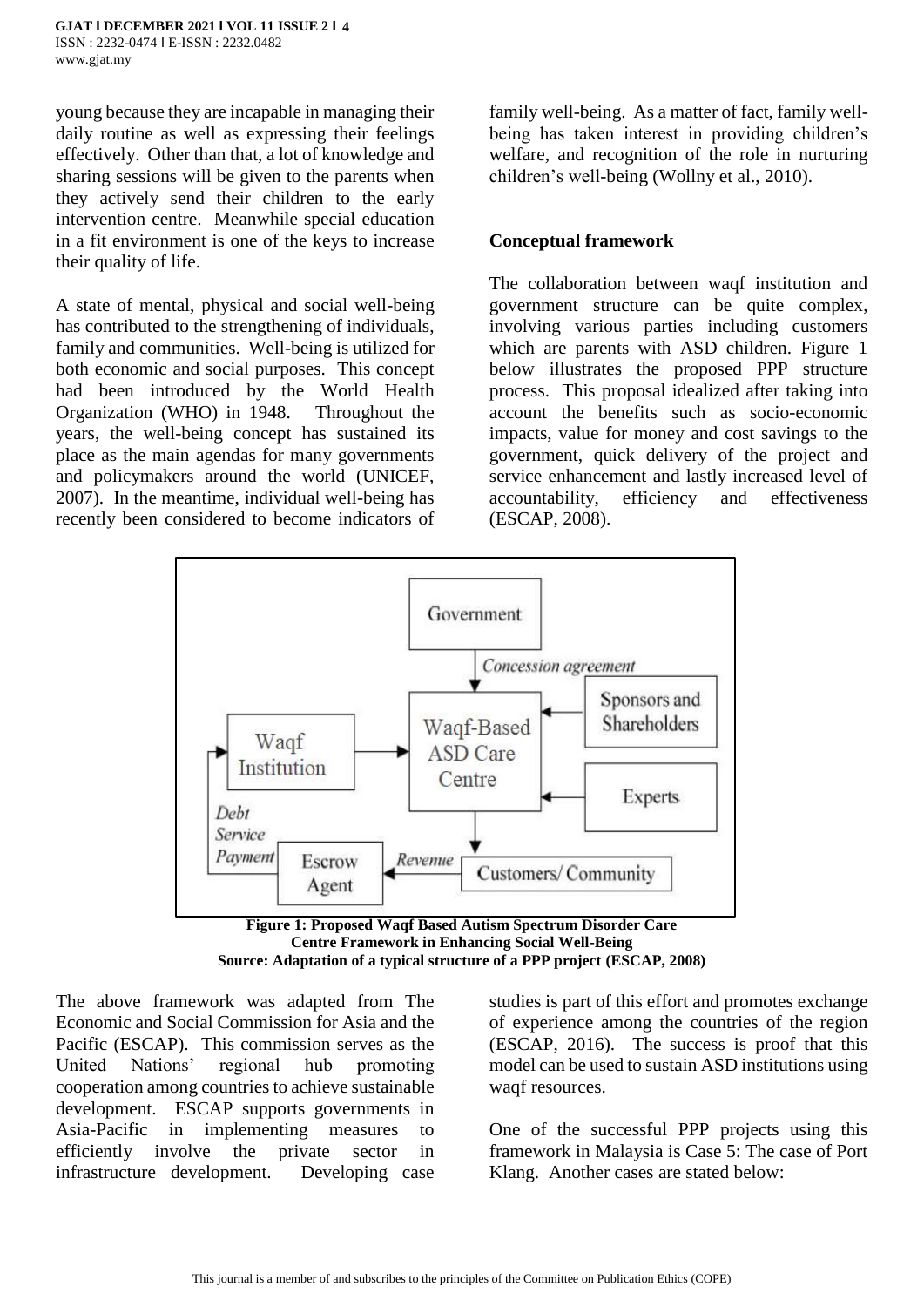| Case 1 | Traffic Demand Risk The case of Bangkok's Skytrain                      |
|--------|-------------------------------------------------------------------------|
| Case 2 | Efficiency Gains / The case of Water Services in Manila                 |
| Case 3 | Mobilizing Private Funding / The case of the National Highways of India |
| Case 4 | Land Value Capture Mechanism / The case of the Hong Kong Mass           |
|        | <b>Transit Railway</b>                                                  |
| Case 5 | Port Klang                                                              |
| Case 6 | Automatic Fare Collection System: The Case of Manila                    |

Referring to the earlier framework, escrow agent normally represents a financial institution that is appointed by the project company and the lenders for managing an account called escrow account. Meanwhile, the expert in the framework represents various participating groups in this PPP project including teacher, therapist, engineers and architect (designer), contractor (builder), operator and others (ESCAP, 2008).

The role of the architects and engineers are mostly during the first phase i.e. in creating the fit building environment in this center. From the physical and psychological aspect, the suitable architecture solution should be utilized to enhance the environment and lives of people with ASD (Reeves, 2012). The related occupational sector should move into this direction too in focusing on imagination, communication, social interaction, sensory difficulty, behavior and safety as design criteria for ASD (Arnaiz Sánchez, Segado Vázquez, & Serrano, 2011). By focusing on the inclusion and well-being for people with ASD in the aspect of built environment (Pomana, 2017), this may indirectly increase their performance especially in the aspect of prosthetic support for functional performance (Khare & Mullick, 2009) and equipped ASD with the tool to tolerate with ASD circumstances (Pomana, 2017).

At this juncture, the proposed Waqf Based Autism Spectrum Disorder Care Centre Framework in Enhancing Social Well-Being is simply a preliminary study. An actual empirical study will be conducted within the ASD's potential stakeholders as highlighted in the framework. It is envisaged that the outcome of a refined framework will assist the governmental agencies and parents

alike to improve the well-being of the ASD children.

# **Conclusion**

The welfare of the ASD children have long been the responsibility of their parents with the assistance from the government allowance. This preliminary conceptual study highlighted that through a Private-Public Partnership (PPP), a synergy of Waqf institutions, government, experts, communities and parents with ASD children, a Waqf Based Autism Spectrum Disorder Care Centre Framework in Enhancing Social Well-Being can be materialized. Such a framework will assist ASD parents and government alike in addressing the lack of financial resources to maintain the welfare of the ASD children. The proposal will be further extended to an empirical research in the near future with the inclusion of stakeholders mentioned in the proposed framework.

### **Acknowledgment**

The authors would like to acknowledge the grant provided by Universiti Teknologi MARA Malaysia (UiTM) for this study. Grant reference No: FRGS/1/201/SS06/ UITM/03/5.

# **References**

Anil, S. & Sanjeev, R. (2014). Awareness and Knowledge of Autism Spectrum Disorders among Primary School Teachers in India. International Journal of Health Sciences and Research, Vol.4, Issue 4, 80-85.